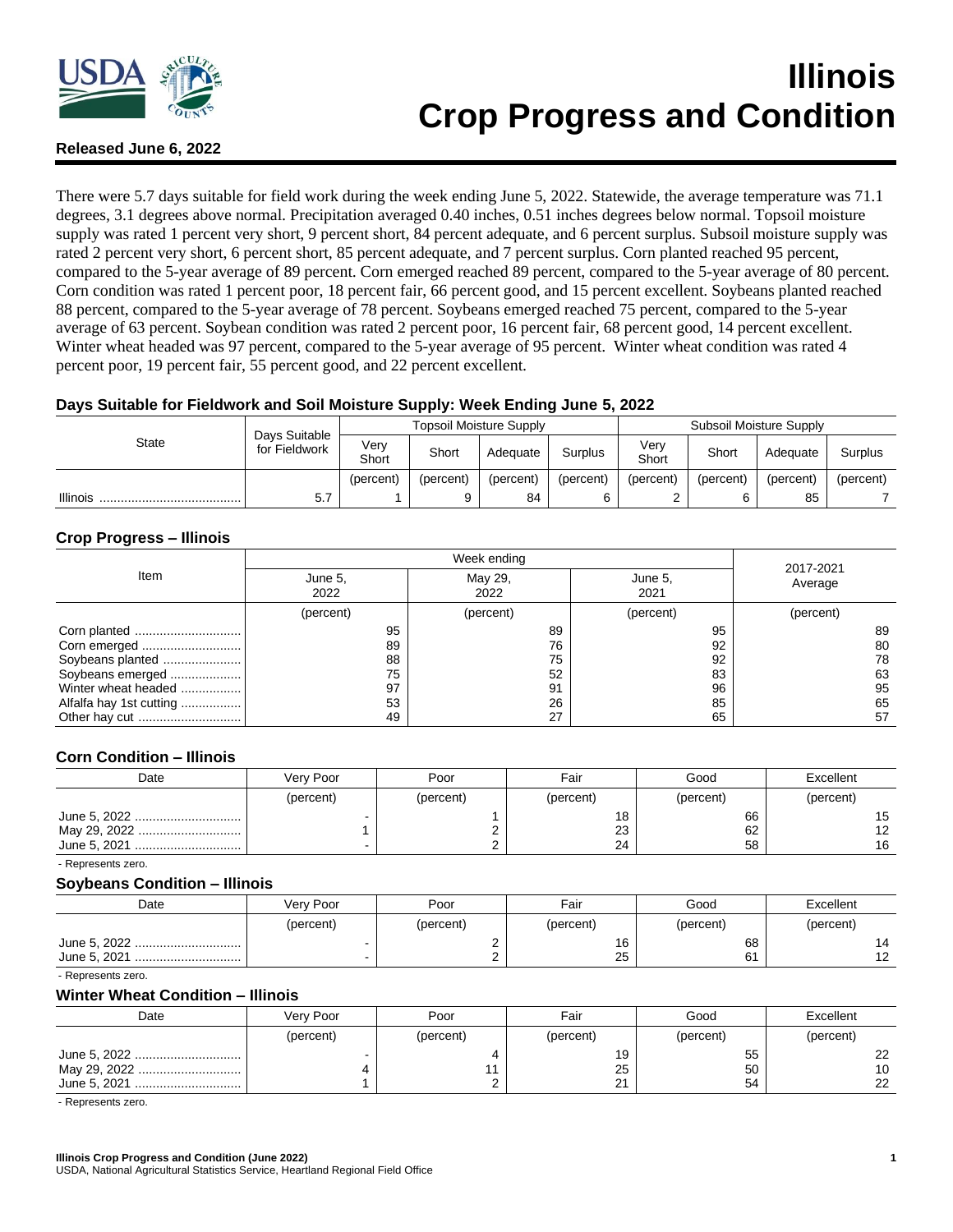# **Pasture Condition – Illinois**

| Date         | Verv Poor | Poor      | Fair      | Good      | Excellent |
|--------------|-----------|-----------|-----------|-----------|-----------|
|              | (percent) | (percent) | (percent) | (percent) | (percent) |
| June 5, 2022 |           |           | 14        | 63        | າາ        |
| May 29, 2022 |           |           | 20        | 54        | 19        |
|              |           |           | 23        | 45        | 30        |

- Represents zero.

# **Weather Information: Week Ending June 5, 2022**

| District  |                 | Temperature              | Precipitation |                          |  |
|-----------|-----------------|--------------------------|---------------|--------------------------|--|
| and State | Average         | Departure<br>from Normal | Total         | Departure<br>from Normal |  |
|           | $(degrees - F)$ | $(degrees - F)$          | (inches)      | (inches)                 |  |
|           | 69.1            | 3.0                      | 0.25          | $-0.50$                  |  |
|           | 69.0            | 3.7                      | 0.21          | $-0.57$                  |  |
|           | 70.4            | 2.5                      | 1.06          | 0.17                     |  |
|           | 71.3            | 3.5                      | 0.46          | $-0.38$                  |  |
|           | 71.8            | 4.0                      | 0.17          | $-0.71$                  |  |
|           | 71.4            | 2.6                      | 0.95          | 0.02                     |  |
|           | 72.5            | 3.3                      | 0.11          | $-0.97$                  |  |
|           | 72.5            | 2.5                      | 0.14          | $-0.92$                  |  |
|           | 73.2            | 2.8                      | 0.24          | $-0.84$                  |  |
|           | 71.1            | 3.1                      | 0.40          | $-0.51$                  |  |

Weather data provided by the Midwestern Regional Climate Center: http:/mrcc.isws.illinois.edu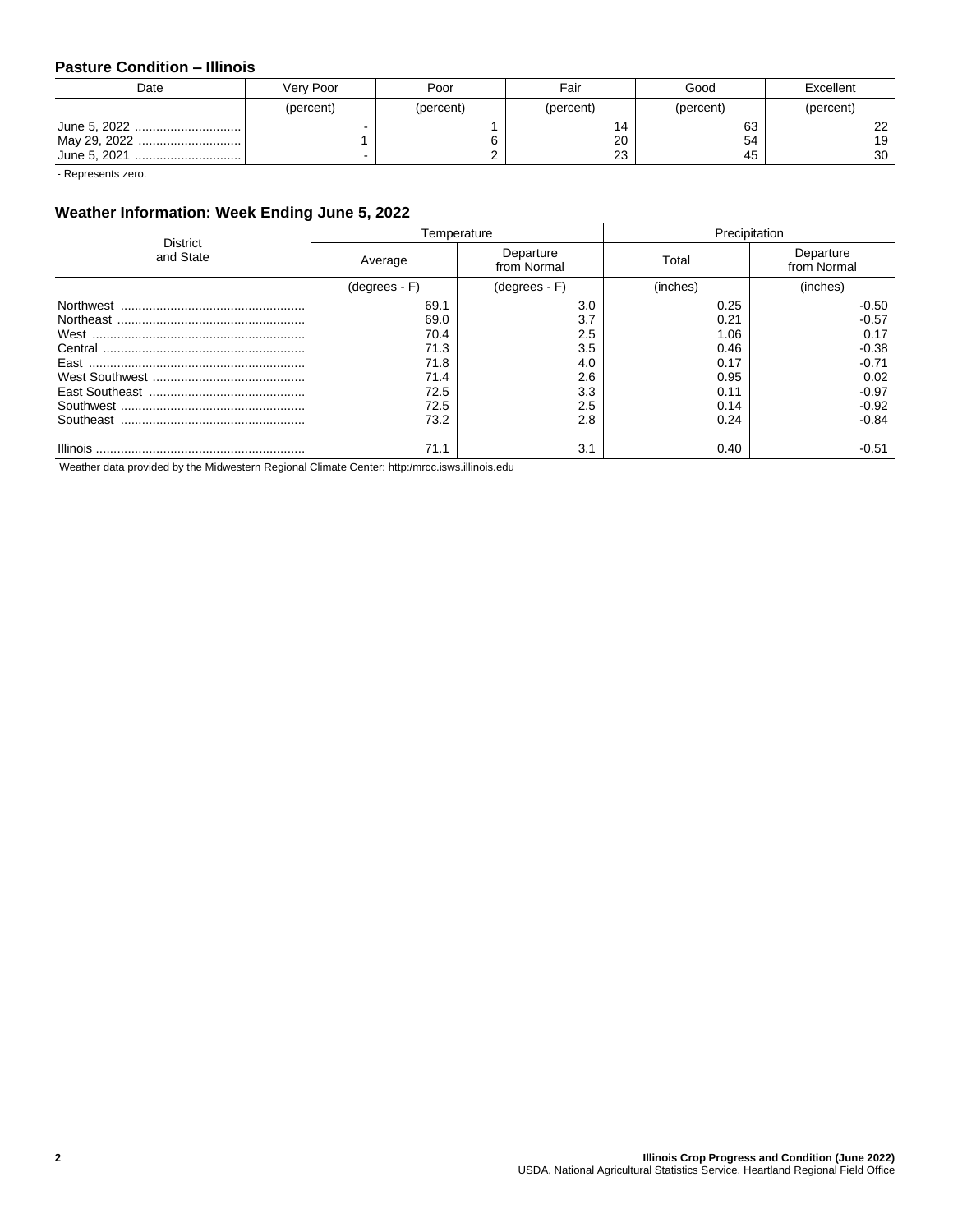# **Soil Moisture Deviation from Historical Average – June 1**